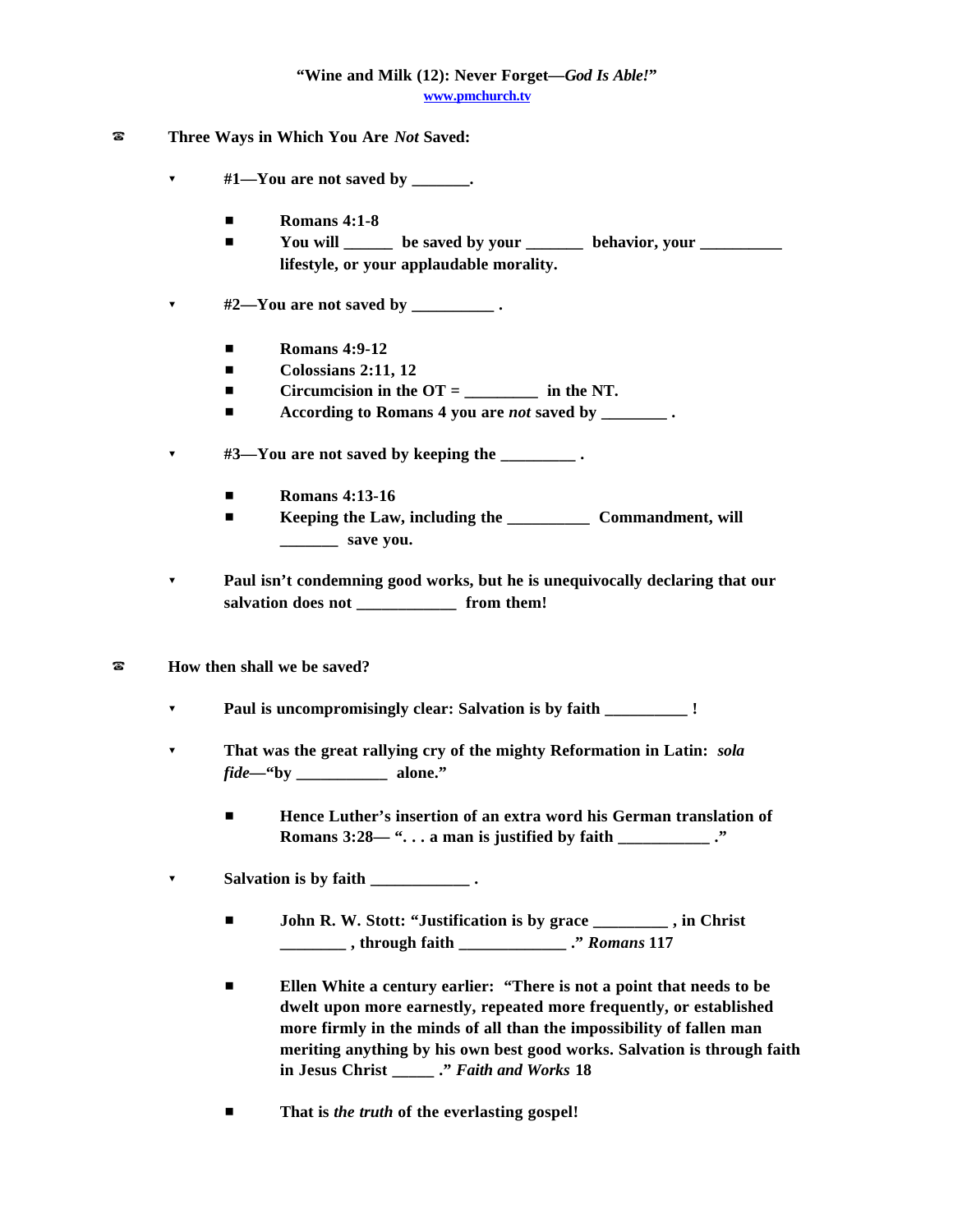- ? **And who is** *the God* **of this everlasting gospel?**
	- ? **Romans 4:17—He is the "God who gives life to the dead and calls those things which do not exist \_\_\_ \_\_\_\_\_\_\_\_\_ they did."**
	- ? **Romans 4:19-21—the incredible story of Abraham and Sarah and God!**
		- **Genesis 18:1-15 (and Hebrews 13:2)**
		- # **"Is \_\_\_\_\_\_\_\_ too \_\_\_\_\_\_ for the Lord?" Genesis 18:14.** 
			- ! **Jeremiah 32:17—"There is \_\_\_\_\_\_ too hard for You."**
			- ! **Luke 1:37—"For with God \_\_\_\_\_ will be impossible."**
			- ! **Matthew 19:26 NLT—"Humanly speaking it is impossible. But** with God everything is \_\_\_\_\_\_\_\_\_."
			- ! **Romans 4:21: "[Abraham] was convinced that what God had \_\_\_\_\_\_\_\_\_\_\_\_\_\_ , He was also able to \_\_\_\_\_\_\_\_\_\_\_\_\_\_\_\_ ."**
- ? **He is the "God who gives life to the dead and calls those things which do not exist as though they did."**
	- ? **Romans 4:24, 25—And let us "believe in Him who raised up Jesus our Lord from the dead . . ."**
	- ? **Handley Moule: "We sinned, therefore he suffered: we were justified, therefore he arose."**
	- ? **An empty tomb today is compelling proof that:**
		- There is <u>\_\_\_\_\_\_\_\_</u> too hard for the Lord.
		- **For God is \_\_\_\_\_ !**
		- $\blacksquare$  "He is able to save to the uttermost all those who come to God through **Him." (Hebrews 7:25)**
	- ? **"He's able, He's able, I know He's able— I know my Lord is able to carry me through."**

## **God Is Able!**